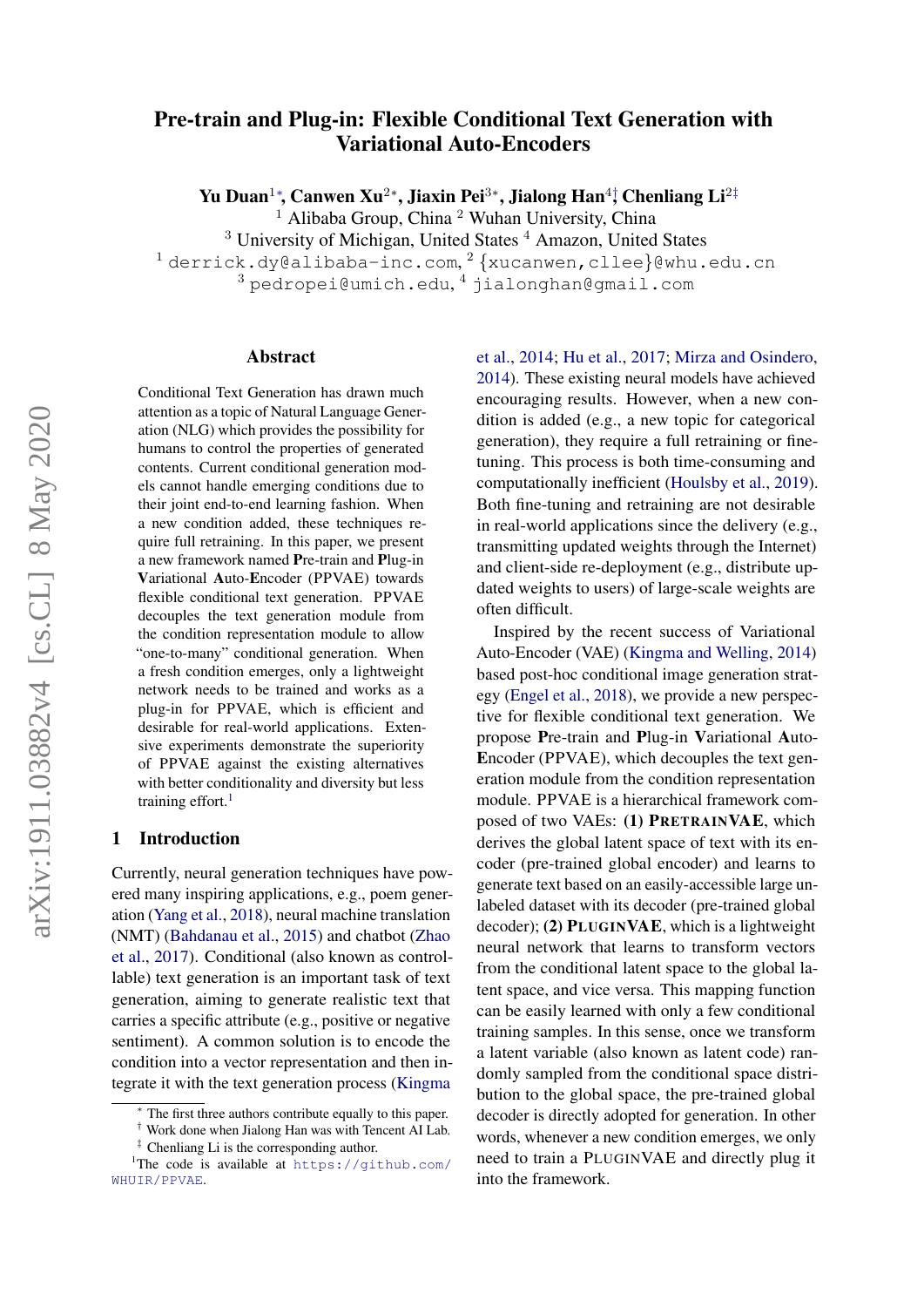Different from the existing end-to-end neural models [\(Mirza and Osindero,](#page-8-3) [2014;](#page-8-3) [Sohn et al.,](#page-9-2) [2015;](#page-9-2) [Kingma et al.,](#page-8-1) [2014\)](#page-8-1), PPVAE focuses on the learning of pure transformation between the continuous latent spaces, instead of the tricky discrete text generation. Once trained, PRETRAINVAE is fixed for text representation and generation under all conditions. Our proposed framework decouples the conditional space learning from the text generation, endowing PPVAE with more flexibility when handling emerging conditions. Also, training only a small conditional network for latent space transformation is much more efficient than co-training with the text generation. Additionally, we can easily increase the capability of generation using a larger corpus or deeper neural networks for text encoding and decoding. Our main contributions can be summarized as follows: (1) We propose a novel framework, PPVAE, for conditional text generation, which allows a separate training for a new condition without retraining the whole network. (2) We conduct extensive experiments and analysis to verify the effectiveness of our proposed PPVAE. Our framework achieves state-of-the-art performance on conditionality in both automatic and human evaluations.

## 2 Related work

Boosted by the recent success of deep learning technology, Natural Language Generation (NLG) has recently become popular in the NLP community. Many great works have attempted to solve various subtasks like dialogue generation [\(Li et al.,](#page-8-7) [2016\)](#page-8-7), poetry generation [\(Yi et al.,](#page-9-3) [2018\)](#page-9-3) and story generation [\(Fan et al.,](#page-8-8) [2018\)](#page-8-8) and new techniques keep emerging [\(Bowman et al.,](#page-8-9) [2016;](#page-8-9) [Yu et al.,](#page-9-4) [2017;](#page-9-4) [Zhou et al.,](#page-9-5) [2020\)](#page-9-5). However, due to the blackbox nature of neural networks, the recent proposed generic models suffer the problem of lacking interpretability and controllability.

To handle this problem and support generating plausible text with a specified condition, conditional text generation [\(Kikuchi et al.,](#page-8-10) [2016;](#page-8-10) [Ficler](#page-8-11) [and Goldberg,](#page-8-11) [2017;](#page-8-11) [Hu et al.,](#page-8-2) [2017\)](#page-8-2) has recently attracted extensive attention. Current research in this direction mainly falls into two fashions: the supervised methods and semi-supervised methods. For supervised methods, [Mirza and Osindero](#page-8-3) [\(2014\)](#page-8-3); [Sohn et al.](#page-9-2) [\(2015\)](#page-9-2) first converted the condition information to one-hot vectors, then integrated them into a generator and a discriminator. To enhance the correlation between structured conditional code and generated samples, [Chen et al.](#page-8-12) [\(2016\)](#page-8-12) adopted an extra adversarial classifier to infer the structured code from generated samples. [Wang and](#page-9-6) [Wan](#page-9-6) [\(2018\)](#page-9-6) used multiple generators for multiple conditions and a multi-class classifier to provide training signals for the learning of generators.

However, given only a limited number of conditional samples, semi-supervised methods are compulsory. To utilize the implicit conditional distribution behind the unlabeled text, [Kingma et al.](#page-8-1) [\(2014\)](#page-8-1) introduced a classifier into the VAE architecture. [Hu et al.](#page-8-2) [\(2017\)](#page-8-2) further involved two additional independent regularization terms in enhancing the disentanglement between structured code and unstructured code. Very recently, [Keskar et al.](#page-8-13) [\(2019\)](#page-8-13) used human-defined "control code" to pre-trained Language Model in an unsupervised manner.

Our work falls in the category of semisupervised learning yet differs from the existing works in the following ways: (1) Our model decouples the text generation module from the condition representation module which two are tightly fused as a single one in previous studies, enabling possible exploitation for pre-trained Language Models (e.g., GPT-2 [\(Radford et al.,](#page-9-7) [2019\)](#page-9-7)). (2) Our model allows single-condition generation, which could inspire new applications like polite speech generator [\(Niu and Bansal,](#page-8-14) [2018\)](#page-8-14) and data augmentation [\(Guo et al.,](#page-8-15) [2018\)](#page-8-15). (3) Our model can handle emerging conditions while achieving state-of-theart performance with fewer parameters and less training time.

#### 3 Preliminaries

Variational Auto-Encoder (VAE). VAE [\(Kingma](#page-8-16) [and Ba,](#page-8-16) [2015\)](#page-8-16) is widely used in continuous generation (e.g., image generation). [Bowman et al.](#page-8-9) [\(2016\)](#page-8-9) introduced VAE to NLG to solve the "one-to-many" generation problem (i.e., generating multiple feasible samples for the same input). Given a latent variable z randomly sampled from a prior distribution, VAE comprises an encoder  $enc(x) = q_{\phi}(z|x)$  and a decoder  $dec(z) = p_{\theta}(x|z)$ . The encoder aims to encode input data x into latent space  $Z \in \mathbb{R}^d$ . The decoder is used to reconstruct the original input  $x$ , given the corresponding  $z$ . Thus, the loss function of VAE is formulated as:

$$
\mathcal{L}_{VAE}(x) = -\mathbb{E}_{q_{\phi}(z|x)}[\log p_{\theta}(x|z)] + \text{KL}(q_{\phi}(z|x) \| p(z)) \tag{1}
$$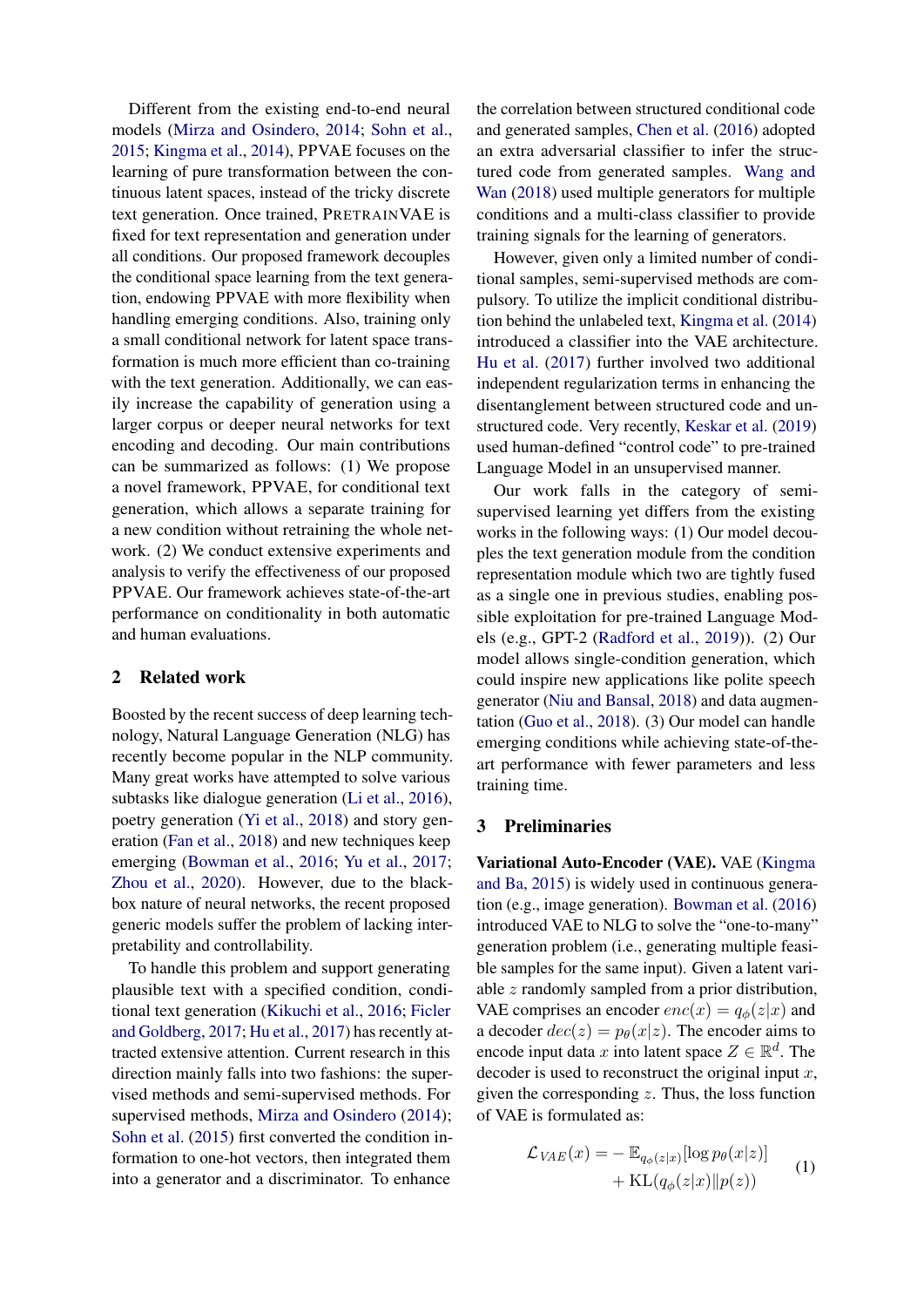where  $KL(\cdot||\cdot)$  is the Kullback-Leibler (KL) divergence,  $p(z) = \mathcal{N}(0, 1)$  is the prior distribution. The first term ensures that VAE can distill compact variable z in latent space for reconstruction. The second term pushes posterior distribution to be close to the prior distribution, securing the mutual information between original data and the latent space [\(Dupont,](#page-8-17) [2018\)](#page-8-17).

Conditional Text Generation with VAE. Conditional text generation has drawn much attention recently. By controlling the properties of generated contents, we can apply the generative models to many real-world scenarios. We follow the problem setting in [\(Hu et al.,](#page-8-2) [2017\)](#page-8-2). Given a set of  $k$  conditions  $C = \{c_1, c_2, ..., c_k\}$ , an unlabeled corpus X, and conditional text samples  $Y = Y_1 \cup Y_2 \cup ... \cup Y_k$ where each  $Y_i$  is a set of text samples that carries the condition  $c_i$ . The goal of a VAE model is to learn a decoder  $p_{\theta}(\hat{y}|z, c_i)$  that takes the latent variable  $z$  and the condition  $c_i$  to calculate the distribution over the text samples  $Y_i$ . Thus, when the condition  $c_i$  and a randomly sampled latent variable  $z \sim p(z)$  specified, the model could generate realistic text samples matching the given condition.

## 4 Pre-train and Plug-in Variational Auto-Encoder

As a basis for semi-supervised learning, a large unlabeled corpus should include diverse text which covers a vast spectrum of conditions. Thus, text under each condition forms a conditional latent space, which could be mapped from a larger global latent space. Based on this, we propose a PRETRAIN-VAE and a PLUGINVAE to derive the global and conditional latent space, respectively.

## 4.1 Framework

PRETRAINVAE is composed of a pre-trained global encoder for text representation and a pretrained global decoder for text generation.

PRETRAINVAE. The encoder and decoder of PRETRAINVAE are used to encode and generate text, respectively. As discussed above, PRETRAIN-VAE is trained on a large amount of unlabeled text to derive the global latent space  $Z_g$  for the latent variable  $z_g$ , where  $Z_g \in \mathbb{R}^{\bar{d}_g}$  and  $\bar{d}_g$  is the space dimension. Previous studies usually use a common VAE for text representation and generation. However, as pointed out in [\(Bowman et al.,](#page-8-9) [2016\)](#page-8-9), VAE suffers the notorious "posterior collapse" problem. To address this, we utilize Wasserstein Autoencoder (WAE) [\(Tolstikhin et al.,](#page-9-8) [2018\)](#page-9-8) for PRE-TRAINVAE. Different from the original VAE, WAE encourages aggregated posterior distribution to be close to the prior, which is effective in alleviating the reconstruction problem of VAE [\(Tolstikhin](#page-9-8) [et al.,](#page-9-8) [2018\)](#page-9-8). Specifically, we adopt WAE-GAN, a variant of WAE, which incorporates the merits of adversarial learning. During training, the encoder  $enc<sub>g</sub>(x) = q<sub>g</sub>(z<sub>g</sub>|x)$  encodes the text to the latent space and the decoder  $dec_q(z_q) = p_q(x|z_q)$  reconstruct the text with the latent variable  $z_a$ . Thus, the loss function of PRETRAINVAE is formulated as:

<span id="page-2-1"></span>
$$
\mathcal{L}_{\text{PRETRANVAE}}(x) = - \mathbb{E}_{q_g(z_g|x)}[\log p_g(x|z_g)] + \lambda D(Q(z_g), p(z_g))
$$
\n(2)

where  $Q(z_g) = \int q_g(z_g|x)p(x) dx$  is the aggregated posterior distribution;  $p(z_q)$  is the prior normal distribution;  $D$  is the adversarial discriminator;  $\lambda$  is the coefficient hyper-parameter ( $\lambda > 0$ ). PLUGINVAE. For each condition, we use a condition-specific PLUGINVAE to derive the conditional space. That is, PLUGINVAE is proposed to learn the transformation between the conditional and global latent space for each condition. Specifically, for each condition  $c_i$ , we use a limited number of conditional samples  $y_i$  and utilize the global encoder  $enc_g$  to encode them into  $v_{y_i}$ . Note that normally, the encoded text samples under a single condition are not likely to densely clustered in the global text space  $Z_g$ , since the learning process of  $Z_g$  is condition-independent and the unlabeled corpus contains diverse text samples. PLUGINVAE for condition  $c_i$  consists of an

encoder  $enc_{c_i}(v_{y_i}) = q_{c_i}(z_{c_i}|v_{y_i})$  and a decoder  $dec_{c_i}(z_{c_i}) = p_{c_i}(v_{y_i}|z_{c_i})$ . The learned conditiondependent latent space is  $Z_{c_i} \in \mathbb{R}^{d_c}$ , where  $d_c$  is the space dimension. Thus, PLUGINVAE is capable of mapping the samples in the global latent space to and from a denser conditional latent space (i.e.,  $d_c < d_a$ ). During training, the loss function of PLUGINVAE for a single condition is defined as:

<span id="page-2-0"></span>
$$
\mathcal{L}_{single}(v_{y_i}) = -\mathbb{E}_{q(z_{c_i}|v_{y_i})}[\log p_{c_i}(v_{y_i}|z_{c_i})]
$$

$$
+ | (\mathrm{KL}(q_{c_i}(z_{c_i}|v_{y_i})||p(z_{c_i})) - \beta |)
$$
(3)

where  $p(z_{c_i})$  is the prior normal distribution of the conditional latent space;  $z_{c_i}$  is the latent variable;  $v_{y_i} = enc_g(y_i)$  is encoded text samples from  $Y_i$ . To enhance the diversity of generated text, we introduce an extra constant term  $\beta$  to control the amount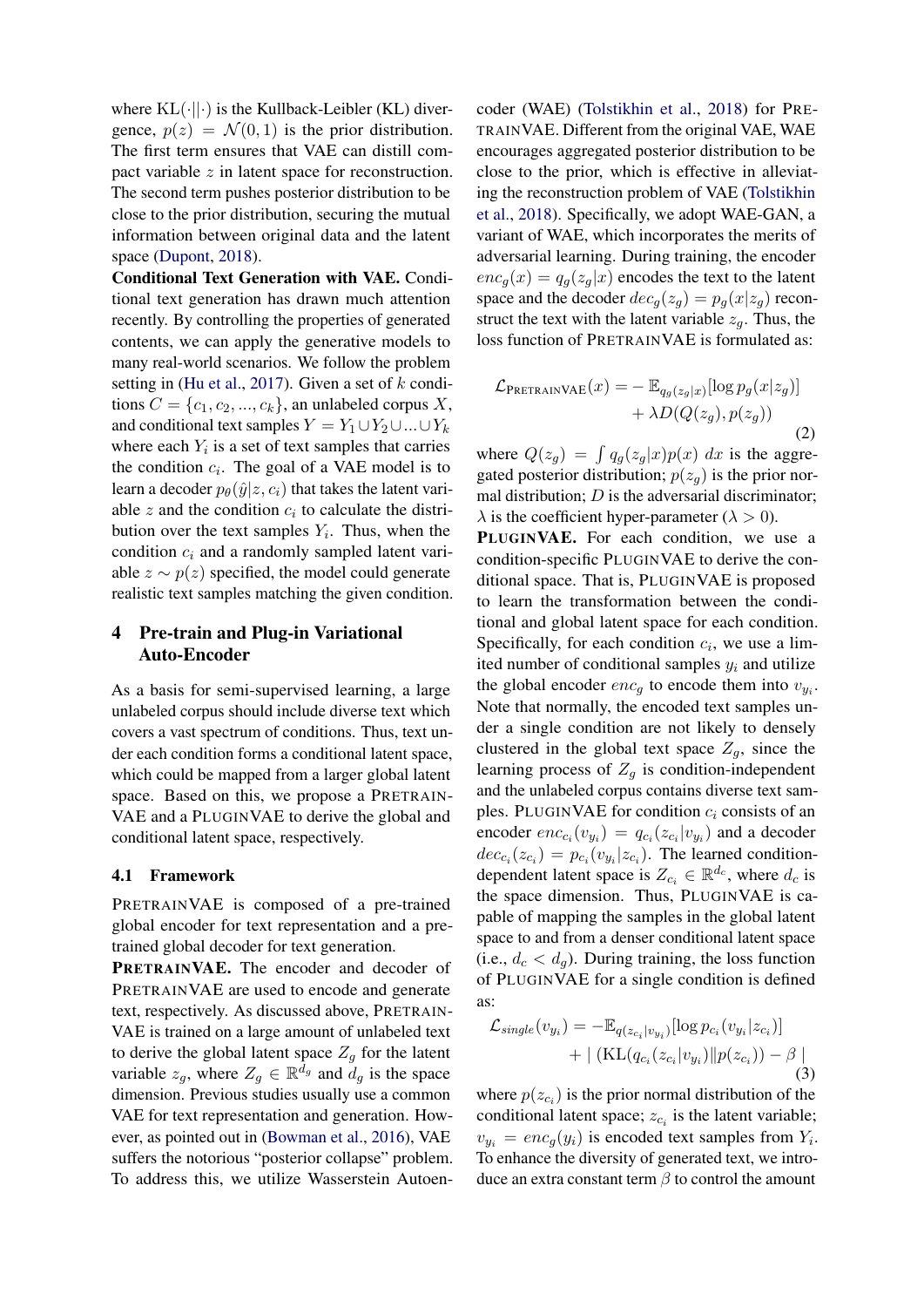<span id="page-3-0"></span>

Figure 1: The whole workflow of our proposed framework.

of encoded information in VAE [\(Dupont,](#page-8-17) [2018;](#page-8-17) [Chen et al.,](#page-8-18) [2018;](#page-8-18) [Kim and Mnih,](#page-8-19) [2018\)](#page-8-19). By setting  $\beta$  to an appropriate value, PLUGINVAE could extract compact conditional information without sacrificing the fluency or accuracy.

Although we can already generate conditional text under a single condition by Equation [3,](#page-2-0) it is possible to even further improve the conditionality by introducing negative samples. We construct the negative samples  $y_i'$  $i$  from  $Y_i^i$  $i'$  and encode them:

<span id="page-3-1"></span>
$$
Y_i' = Y - Y_i
$$
  
\n
$$
v'_{y_i} = enc_g(y'_i)
$$
\n(4)

Thus, the loss function of PLUGINVAE with negative samples is defined as:

$$
\mathcal{L}_{\text{PLUGINVAE}}(v_{y_i}, v'_{y_i})
$$
  
=  $\mathcal{L}_{single}(v_{y_i}) - \gamma \mathcal{L}_{single}(v'_{y_i})$  (5)

where  $v_{y_i}$  is a batch of encoded samples under condition  $c_i$ , and  $v'_{y_i}$  is a batch of encoded negative samples;  $\gamma$  is a hyper-parameter balancing the positive and negative samples. For different tasks, the best setting for  $\gamma$  may vary. Intuitively, the larger the difference between the conditions is, the smaller  $\gamma$  should be.

#### 4.2 Workflow

In this section, we provide the details of training and generation procedures. As illustrated in Figure [1,](#page-3-0) the workflow is composed of three steps.

Pre-train once, infer everywhere. First, as shown in Figure [1\(](#page-3-0)a), using the unlabeled corpus  $X$ , we pre-train PRETRAINVAE to learn the global latent space  $Z_a$  by reconstruction with Equation [2.](#page-2-1) Once pre-trained, the weights of both  $enc_q$  and  $dec<sub>a</sub>$  are fixed. As an unsupervised VAE model, PRETRAINVAE is capable of generating diverse but unconditional text.

Train it when you need it. Previous methods [\(Kingma et al.,](#page-8-1) [2014;](#page-8-1) [Hu et al.,](#page-8-2) [2017\)](#page-8-2) learn the joint conditional space by jointly considering all conditions. However, once the model is trained, it is not possible to add a new condition without a full retraining. Different from those approaches, PPVAE is totally flexible that allows adding new conditions. Shown in Figure [1\(](#page-3-0)b), once a condition is added, we only need to train a PLUG-INVAE specifically for this condition with Equation [3](#page-2-0) (or Equation [5,](#page-3-1) if provided with samples of other conditions). Since PLUGINVAE is textirrelevant and only learns to map between two latent spaces, the training number of parameters is only 0.34% (see Section [6.3\)](#page-6-0) of fine-tuning PRE-TRAINVAE or retraining other models. Additionally, although we need to train  $k$  PLUGINVAE for  $k$  conditions, the total number of trained parameters is still much smaller than existing methods (unless  $k > 1/0.34\% \approx 294$ , which is impossible in actual applications). Plus, we can parallel the conditional training to speed up the process easily. **Plug it in and generate.** Shown in Figure  $1(c)$  $1(c)$ , once PLUGINVAE for the condition  $c_i$  is trained, we can plug it into the PPVAE framework and generate text together with PRETRAINVAE.

First, we randomly sample a latent variable  $z_{c_i}$ from the prior distribution  $p(z_{c_i}) = \mathcal{N}(0, 1)$ . Then we use PLUGINVAE's decoder  $dec_{c_i}$  to map  $z_{c_i}$  to the global latent space  $Z_g$  and obtain  $z'_{c_i}$ :

$$
z'_{c_i} = dec_{c_i}(z_{c_i}).
$$
 (6)

Since  $z'_{c_i} \in Z_g$ , we can directly use the global decoder  $dec_a$  to generate text:

$$
\hat{y}_i = dec_g(z'_{c_i})\tag{7}
$$

where  $\hat{y}_i$  is the generated text under condition  $c_i$ .

## 5 Experimental Settings

#### 5.1 Datasets

Following the setting of [\(Hu et al.,](#page-8-2) [2017\)](#page-8-2), we mainly focus on short text generation (no longer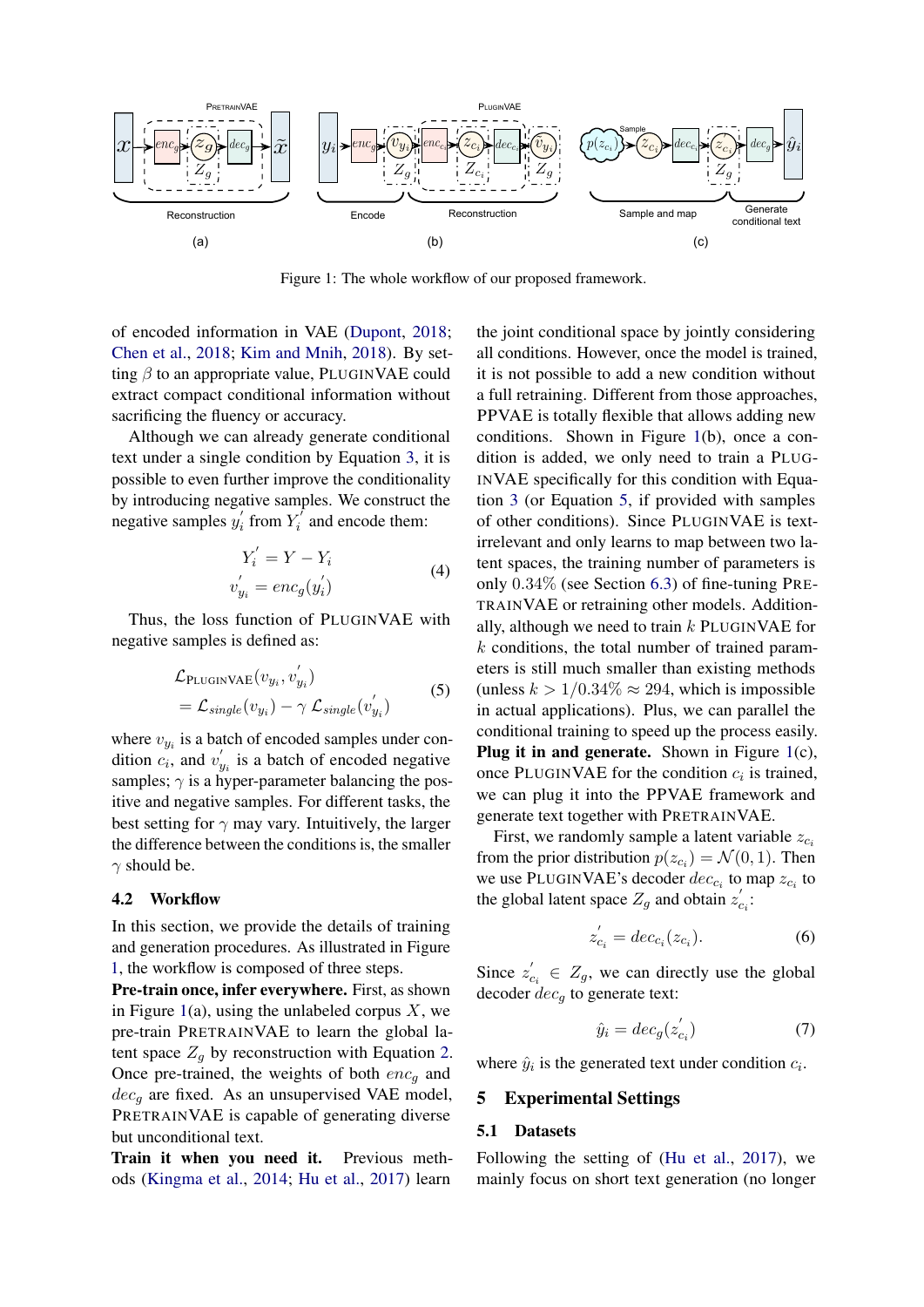<span id="page-4-0"></span>

| <b>Dataset</b>     | #Train  | #Dev   | #Test   | Avg-len |
|--------------------|---------|--------|---------|---------|
| Yelp.              | 444.101 | 63.483 | 126,670 | 8.93    |
| <b>News Titles</b> | 249.043 | 23,949 | 20,000  | 9.85    |

Table 1: The statistics of Yelp and News Titles.

than 15 tokens), which is easier for both automatic and human evaluations. We use Yelp [\(Shen et al.,](#page-9-9) [2017\)](#page-9-9) and News Titles [\(Fu et al.,](#page-8-20) [2018\)](#page-8-20) for experiments. Yelp is a collection of restaurant reviews. We use the pre-processed version used in [\(Shen](#page-9-9) [et al.,](#page-9-9) [2017\)](#page-9-9), where two polarity sentiment labels are provided. For News Titles, we choose the titles belong to *Business*, *Entertainment* and *Health* categories for our experiments.

Both Yelp and News Titles are datasets with relatively short text. We filter out text longer than 15 words, then choose the top 8,900 and 10,000 words as the vocabulary for Yelp and News Titles, respectively. The statistics of the two datasets are listed in Table [1.](#page-4-0) We discard the labels in the original training and validation splits. We use the original training split as the unlabeled corpus; the validation split to select the best unsupervised models, and the test split as the labeled conditional text.

Based on the Yelp dataset, we define two tasks: (1) Sentiment. This task aims at generating text samples, either positive or negative. The ratio of positive/negative text in Yelp is roughly 0.6 : 0.4. We randomly sample 200 positive and 200 negative text for supervised training. (2) Length. This task aims at generating text samples with a specific length. We define (len  $\leq$  3) as short text,  $(len \geq 12)$  as long text and  $(3 < len < 12)$  as medium text. We respectively sample 200 text for short, medium, and long text for supervised training.

Based on the News Titles dataset, we define the categorical text generation task called Topic. This task aims at generating text samples on a certain topic. The ratio of business/health/entertainment in News Title is  $0.38:0.15:0.47$ , which is more imbalanced than Yelp. We randomly sample 200 text for each category for supervised learning.

## 5.2 Baselines

We use two semi-supervised methods, S-VAE [\(Kingma et al.,](#page-8-1) [2014\)](#page-8-1) and CTRL-GEN [\(Hu](#page-8-2) [et al.,](#page-8-2) [2017\)](#page-8-2) as our baselines. S-VAE incorporates a classifier to provide conditional distribution for unlabeled data. Note that S-VAE is originally

proposed for image generation but adapted to text generation as a baseline by [Hu et al.](#page-8-2) [\(2017\)](#page-8-2). CTRL-GEN further exploits several regularization terms to enhance the disentanglement between the structured code and the unstructured code. For a fair comparison, both the text encoder and decoder of the two baselines are the same as PRETRAINVAE. Furthermore, the baseline methods also exploit the same unlabeled corpus X and labeled corpus  $Y$  as described in the original papers.

#### 5.3 Models

PPVAE is a model-agnostic approach, which means that both the encoders and encoders of PRE-TRAINVAE and PLUGINVAE can be modified to work under different settings. Here, we describe the model architecture used in our experiments.

PRETRAINVAE. For the encoder, we use a onelayer Bidirectional Gated Recurrent Unit (Bi-GRU) with 256 hidden units in each direction as its encoder. Two linear Fully-Connected (FC) layers are used for re-parameteristic trick [\(Kingma](#page-8-5) [and Welling,](#page-8-5) [2014\)](#page-8-5). For the decoder, we use a Transformer [\(Vaswani et al.,](#page-9-10) [2017\)](#page-9-10) (3 layers, 8 heads). Additionally, we add extra positional embedding after each block, and the linearly transformed encoded vector is provided as input for each block [\(Brock et al.,](#page-8-21) [2019\)](#page-8-21). For a fair comparison, we use the same encoder-decoder architecture for both S-VAE and CTRL-GEN.

PLUGINVAE. The encoder is a two-layer FC network of 64/32 hidden units taking input in  $d_q$  dimensions with an additional linear output layer of  $d_c$  units. The decoder is a two-layer FC network of 32/64 hidden units taking the latent variable in  $d_c$  dimensions as input with a linear output layer of  $d_q$  units. The activation function used in the FC networks is LeakyRelu [\(Maas et al.,](#page-8-22) [2013\)](#page-8-22).

#### 5.4 Hyper-Parameters

**PRETRAINVAE.** The size of latent space  $d_q$  is set to 128. The word embedding is in 256 dimensions and randomly initialized. The output softmax matrix is tied with the embedding layer. For the adversarial classifier, we adopt two 128D hidden FC layers with LeakyRelu activation and one 1D output linear layer without bias. The balance coefficient  $\lambda$  is 20 for Yelp and 15 for News Titles. We train the WAE-GAN with Wasserstein Divergence [\(Wu](#page-9-11) [et al.,](#page-9-11) [2018\)](#page-9-11) to smooth the training process. The coefficient  $k$  and power  $p$  of Wasserstein Divergence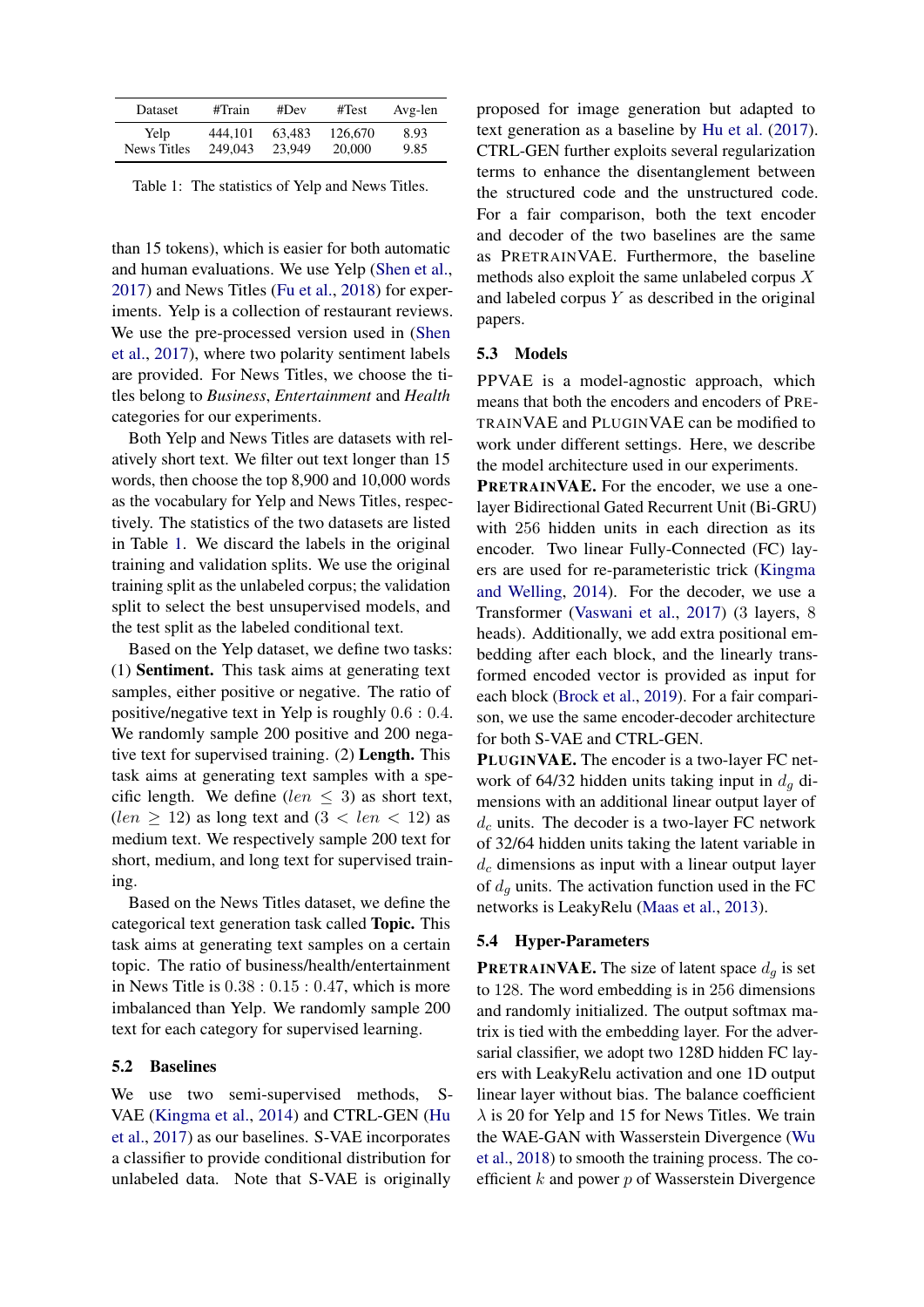<span id="page-5-1"></span>

| Task      | Conditions                | Method                                                          | Accuracy<br>$(\uparrow$ better)      | Log-Variance<br>$(\downarrow$ better)      | Distinct-1<br>$(\uparrow$ better)    | Distinct-2<br>$(\uparrow$ better)    |
|-----------|---------------------------|-----------------------------------------------------------------|--------------------------------------|--------------------------------------------|--------------------------------------|--------------------------------------|
| Sentiment | {Positive, Negative}      | S-VAE<br><b>CTRL-GEN</b><br>PPVAE-single (ours)<br>PPVAE (ours) | 0.7194<br>0.6998<br>0.7832<br>0.8484 | $-5.38$<br>$-2.78$<br>$-11.12$<br>$-11.90$ | 0.0198<br>0.0026<br>0.0350<br>0.0356 | 0.2520<br>0.0164<br>0.2568<br>0.2627 |
| Length    | {Short, Medium, Long}     | S-VAE<br><b>CTRL-GEN</b><br>PPVAE-single (ours)<br>PPVAE (ours) | 0.8598<br>0.3957<br>0.9640<br>0.9722 | $-4.82$<br>$-1.96$<br>$-6.96$<br>$-7.64$   | 0.0187<br>0.0021<br>0.0375<br>0.0372 | 0.1795<br>0.0146<br>0.2549<br>0.2538 |
| Topic     | Business, Health, Entmt.} | S-VAE<br><b>CTRL-GEN</b><br>PPVAE-single (ours)<br>PPVAE (ours) | 0.6930<br>0.5335<br>0.7725<br>0.8024 | $-2.32$<br>$-3.39$<br>$-3.82$<br>$-3.68$   | 0.0360<br>0.0107<br>0.0497<br>0.0478 | 0.2162<br>0.0431<br>0.3152<br>0.3056 |

Table 2: The results of conditional text generation tasks. We use boldface and underline to indicate the best and the second-best performance. PPVAE-single indicates PPVAE with a PLUGINVAE trained under the single condition setting, as described in Section [5.5.](#page-5-0) We show the natural logarithm (ln) of variance, since the original scale is too small for demonstration.

are set to 2 and 6, respectively. During pre-training, the batch size is set to 512. Adam [\(Kingma and Ba,](#page-8-16) [2015\)](#page-8-16) with  $beta_1 = 0$  is used as the optimizer. The learning rate is set to  $5 \times 10^{-4}$ .

**PLUGINVAE.** We set the size of latent space  $d_c$  = 20.  $\gamma$  is set to 0.1 for sentiment tasks, 0.05 for categorical tasks, and  $3 \times 10^{-3}$  for length tasks. The batch size is set to 128. Adam [\(Kingma and Ba,](#page-8-16) [2015\)](#page-8-16) with  $beta_1 = 0.5$  is used as the optimizer, learning rate is  $3 \times 10^{-4}$  for 20K iterations.  $\beta$ linearly increases from 0 to 5 in first 10K iterations.

## <span id="page-5-0"></span>5.5 Evaluation Settings

Metrics. We evaluate the results with two metrics, accuracy and diversity. For *accuracy*, we train a sentiment classifier and categorical classifier [\(Kim,](#page-8-23) [2014\)](#page-8-23), which could achieve accuracy of 90% and 97% on the validation set, respectively. The accuracy of *length* task can be directly calculated with the word count of generated text. Plus, a model that performs well on only one condition but poorly on others is not practically useful. Thus, to measure the robustness among conditions, we calculate the variance of accuracy under all conditions in a task. For *diversity*, we adopt *Distinct-1* and *Distinct-2* [\(Li et al.,](#page-8-7) [2016\)](#page-8-7) metrics. Distinct-1/Distinct-2 are the ratios of unique 1-gram/2-gram, respectively. A higher value indicates better diversity. For all tasks and models, we randomly generate 10K text for each condition by greedy decoding and report the averaged results.

Single Condition Generation. In a real-world scenario, the full set of conditions is not always available. When provided only a labeled set of target text (i.e.,  $k = 1$ ), it is not possible to learn the joint conditional space for S-VAE and CTRL-GEN any more. However, PPVAE can deal with that by training *without* negative samples using Equation [3.](#page-2-0)

# 6 Experimental Results

#### 6.1 Overall Comparisons

Accuracy. The results of conditional text generation are listed in Table [2.](#page-5-1) On *sentiment* task, our model outperforms CTRL-GEN and S-VAE by 0.1486 and 0.129, respectively. On *length* task, the accuracy of our model exceeds 95%, dramatically outperforming S-VAE and CTRL-GEN by 0.1124 and 0.5765 on accuracy. Notably, the performance of CTRL-GEN (0.3957) is extremely low, demonstrating the limitation of its generatordiscriminator [\(Goodfellow et al.,](#page-8-24) [2014\)](#page-8-24) training process and its token-based discriminator, which is unable to discriminate text with different lengths. On *topic* task, our model scores higher on accuracy than S-VAE and CTRL-GEN by 0.1094 and 0.2689, respectively. On all three tasks, PPVAE-single performs slightly poorer than PPVAE with negative samples, verifying the effectiveness of negative sampling. Furthermore, our models achieve the lowest variance on all three tasks, indicating that PPVAE is robust and achieves a good balance among conditions.

Diversity. Diversity is a long-lasting issue lying in the field of generative models. Recent works [\(Wang et al.,](#page-9-12) [2017;](#page-9-12) [Razavi et al.,](#page-9-13) [2019\)](#page-9-13) reveal the capability of the diverse content generation with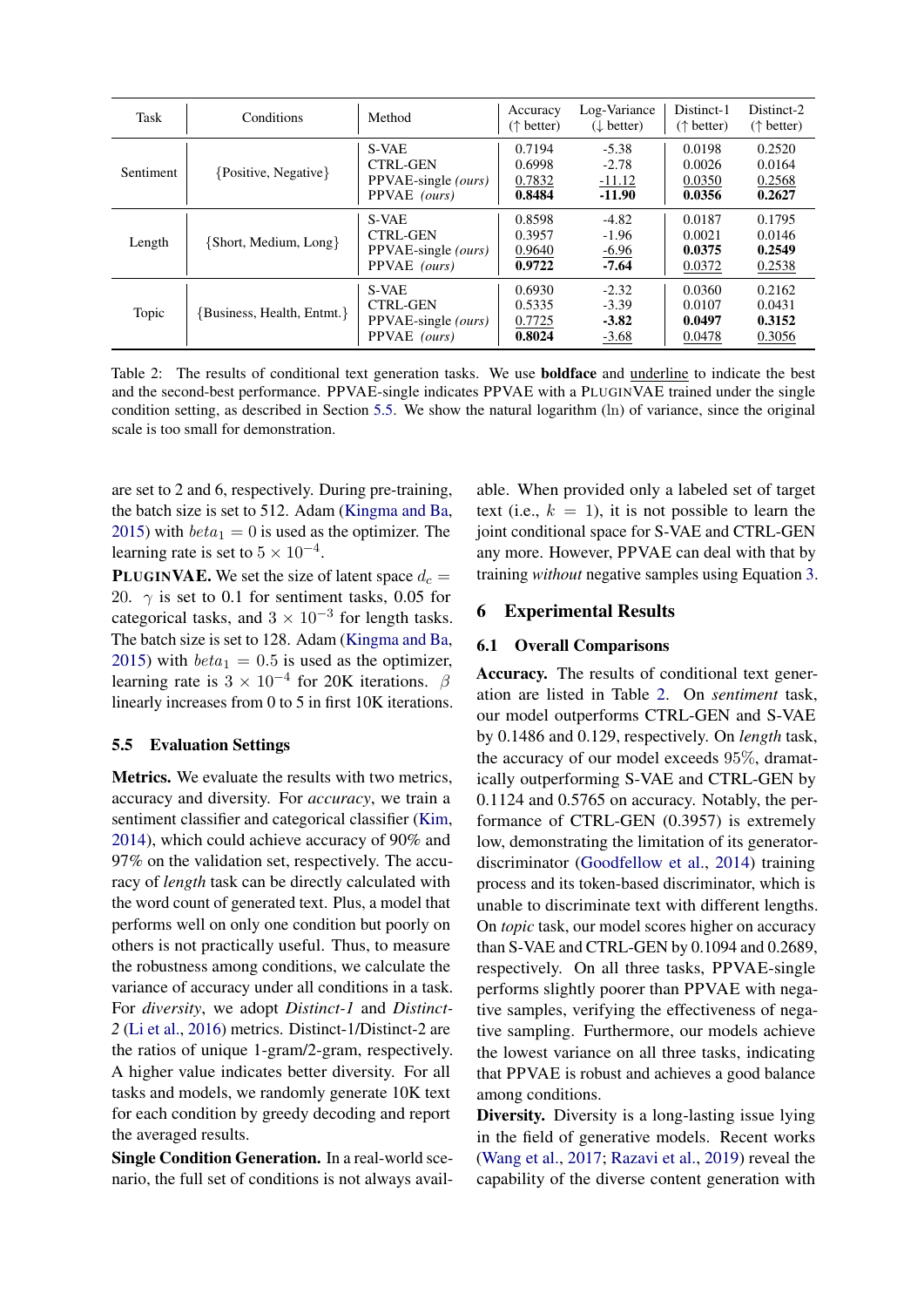<span id="page-6-1"></span>

| Task      | Method       | Fluency | Conditionality |
|-----------|--------------|---------|----------------|
| Sentiment | S-VAE        | 3.10    | 3.04           |
|           | CTRL-GEN     | 3.65    | 3.23           |
|           | PPVAE-single | 3.54    | 3.23           |
|           | <b>PPVAE</b> | 3.30    | 3.29           |
| Length    | S-VAE        | 3.64    | 0.8598         |
|           | CTRL-GEN     | 2.53    | 0.3597         |
|           | PPVAE-single | 3.43    | 0.9640         |
|           | <b>PPVAE</b> | 3.50    | 0.9722         |
| Topic     | S-VAE        | 3.31    | 2.78           |
|           | CTRL-GEN     | 3.09    | 2.51           |
|           | PPVAE-single | 3.38    | 3.33           |
|           | <b>PPVAE</b> | 3.45    | 3.57           |

Table 3: Human evaluation results. Note that since the *length* task is objectively defined, we copy the accuracy results from Table [2.](#page-5-1)

VAE-based methods. These works also conclude that VAE-based methods have better output diversity than GAN-based models. Our experimental results support this conclusion well. Particularly, CTRL-GEN suffers poor diversity, which indicates the generation of "dull text" [\(Li et al.,](#page-8-7) [2016\)](#page-8-7). Both S-VAE and PPVAE show prominently better diversity than GAN-based model, CTRL-GEN. Note that the relation between the usage of negative examples and text diversity of PPVAE is not statistically prominent ( $p > 0.05$ ).

## 6.2 Human Evaluation

We conduct human annotations as a complementary evaluation beyond automatic metrics. Specifically, eight individual judges are asked to rate over 200 conditional samples generated from each model and each condition. That is, for each model, a total of 4, 800 text samples are annotated. A judge needs to rate *fluency* and *conditionality* in the standard 1 to 5 scale. *Fluency* measures whether the text samples are natural and fluent as real (i.e., humanwritten) ones. *Conditionality* indicates whether the generated text adheres to the given condition. Shown in Table [3,](#page-6-1) PPVAE achieves the best conditionality in both automatic and human evaluations on all three tasks. Meanwhile, PPVAE retains a satisfying fluency on *sentiment* and *length* tasks and obtains the best fluency on the *topic* task.

#### <span id="page-6-0"></span>6.3 Training Costs

To measure the efficiency of proposed methods, we report the training time and the number of parameters of S-VAE, CTRL-GEN and PPVAE in Table [4.](#page-6-2) We train the models on a single Nvidia

<span id="page-6-2"></span>

| Method          | # Training Params | <b>Training Time</b> |
|-----------------|-------------------|----------------------|
| S-VAE           | 6.5M              | 1.4h                 |
| <b>CTRL-GEN</b> | 8.5M              | 3.5 <sub>h</sub>     |
| PRETRAINVAE     | 6.5M              | 1.2h (only once)     |
| PLUGINVAE       | 22K               | 64s                  |

Table 4: Average numbers of parameters and time costs for training.

<span id="page-6-3"></span>

| Task      | Method       | Acc.   | Distinct-1/2    |
|-----------|--------------|--------|-----------------|
| Sentiment | Fine-tuning  | 0.5319 | 0.0281 / 0.2845 |
|           | PPVAE-single | 0.7832 | 0.0350 / 0.2568 |
|           | <b>PPVAE</b> | 0.8484 | 0.0356 / 0.2627 |
| Length    | Fine-tuning  | 0.9456 | 0.0340/0.2923   |
|           | PPVAE-single | 0.9640 | 0.0375/0.2549   |
|           | <b>PPVAE</b> | 0.9722 | 0.0372/0.2538   |

Table 5: The comparisons of fine-tuned PRETRAIN-VAE with the full PPVAE on the two tasks of Yelp dataset.

<span id="page-6-4"></span>

| 13   | Accuracy | Distinct-1 | Distinct-2 |
|------|----------|------------|------------|
| 0.0  | 1.0000   | 0.0001     | 0.0001     |
| 2.0  | 0.9938   | 0.0256     | 0.1629     |
| 5.0  | 0.9908   | 0.0301     | 0.2112     |
| 10.0 | 0.9875   | 0.0324     | 0.2370     |

Table 6: The impact of different  $\beta$  on long text generation task.

GTX 1080 GPU and report the training time until the convergence of each model. PRETRAINVAE has the same size of S-VAE but only needs to be trained once and does not require a full retraining when a new condition added. Also, PLUGINVAE, which learns to transform between the global latent space and the conditional latent space, only has 22K parameters and can be trained within about one minute.

#### 6.4 PLUGINVAE vs. Fine-Tuning

As a natural baseline, the conditional generation can also be done by directly fine-tuning PRETRAIN-VAE on each condition. Shown in Table [5,](#page-6-3) despite the fact that it is not computationally efficient and saving the full weights is undesirable for industrial applications when the model is large (e.g., GPT-2 [\(Radford et al.,](#page-9-7) [2019\)](#page-9-7)), both PLUGINVAE trained with and without negative samples significantly outperform a directly fine-tuned PRETRAINVAE on accuracy.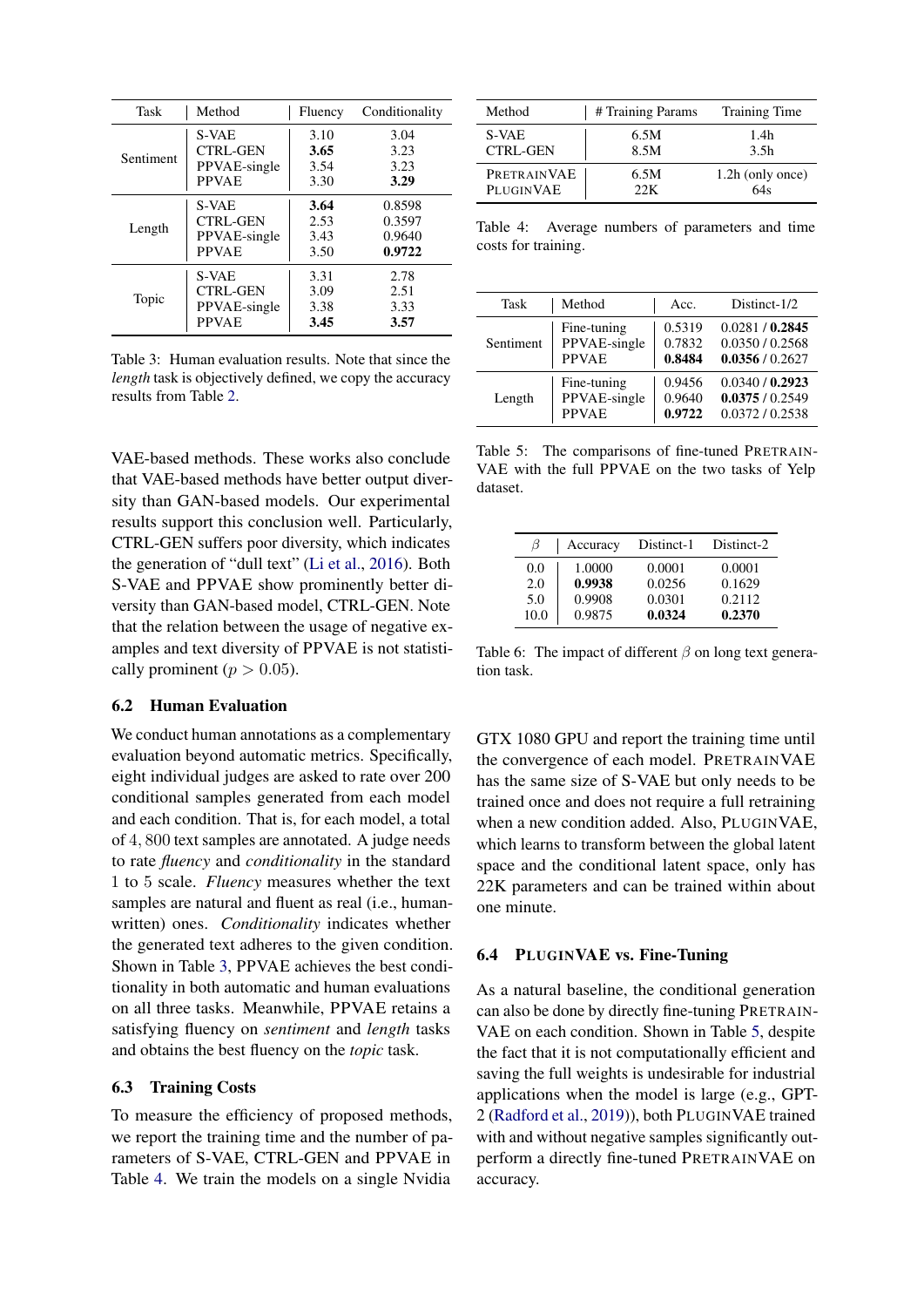<span id="page-7-0"></span>

| Task      | Condition                                  | <b>Generated Examples</b>                                                                                                          |
|-----------|--------------------------------------------|------------------------------------------------------------------------------------------------------------------------------------|
| Sentiment | Positive<br>Negative                       | The services are friendly, fast.<br>The egg drop soup was old and tasted like feet.                                                |
| Length    | <b>Short</b><br>Medium<br>Long             | Great pricing!<br>I refused to work with you and this place.<br>And this made me feel uncomfortable and the prices aren't right.   |
| Topic     | <b>Business</b><br>Health<br>Entertainment | FDA Approves New Case of E-cigarettes<br>Ebola: Virus Spreads in the US<br>Surprise Birthday: The Guys of the Cast of Disney Parks |

Table 7: Some conditional examples generated by PPVAE for qualitative analysis (cherry-picked).

<span id="page-7-1"></span>

| <b>Generated Examples</b>                                                                                                                                                                  |                        |
|--------------------------------------------------------------------------------------------------------------------------------------------------------------------------------------------|------------------------|
| <b>S-VAE</b><br>Chinese State Media: 17 Miners Trapped Underground<br>Huge Increases in Obamacare Premiums Are Coming<br>Herbalife Ltd. (HLF) Probe Earns Bill Ackman Back Millions        | We s                   |
| <b>CTRL-GEN</b><br>Pfizer's Astrazeneca's Astrazeneca Bid for Astrazeneca<br>FDA's New Drug to Treat Migraines<br>Pfizer to Acquire Seragon in \$42.9B                                     | conc<br>prop<br>conc   |
| <b>PPVAE</b><br>Despite Highway Crisis, Many Worries Remain on US Oil Exports<br>Lululemon: Digital Sales Surge in 1Q Net Income, Revenue<br>Crisis of Market: US Stocks Climb; Nike Jumps | task,<br>outp<br>to be |

Table 8: Some generated conditional examples under condition *Business* (randomly sampled).

<span id="page-7-2"></span>

| <b>Failed Examples</b>                                      |  |
|-------------------------------------------------------------|--|
| Grammatical                                                 |  |
| Eat the service!                                            |  |
| In addition, this location sucks it is.                     |  |
| Star Wars 7 will include US production on set               |  |
| <b>Conditional</b>                                          |  |
| <i>(Negative)</i> I was shocked that this is what I needed. |  |
| (Long) Are you actually drunk outside?                      |  |
| (Business) Michael Jackson's New Album 'Xscape'             |  |

Table 9: Some failed examples (cherry-picked).

## 6.5 Effect of Hyper-parameter  $\beta$

Since  $\beta$  is an important hyper-parameter for PP-VAE, we test  $\beta \in \{0, 2, 5, 10\}$  on the long text generation task. From the results in Table [6,](#page-6-4) we find that  $\beta$  controls the balance between diversity and accuracy. Specifically, when  $\beta$  is too large, more diverse samples could be generated, but the accuracy may be sacrificed slightly. On the contrary, when  $\beta$  is too small, the accuracy could climb to a higher value, but meanwhile, the diversity drops drastically. Empirically, we find that  $\beta = 5$  is an appropriate value for all tasks.

# **Case Study**

elect some generated conditional text of each dition in Table [7.](#page-7-0) As shown in the table, our osed PPVAE is capable of generating realistic ditional text. Also, shown in Table [8,](#page-7-1) on *topic* we randomly select some examples from the ut of each model. The output of S-VAE seems e diverse but is poorly conditioned. CTRL-GEN suffers an obvious diversity issue, which makes it repeatedly output similar text.

For the error analysis, we pick some failed examples of PPVAE in Table [9.](#page-7-2) We categorize the errors into two main classes. (1) Grammatical. Grammatical problems are common in NLG. As we analyze, this kind of errors can be mitigated with a deeper encoder and decoder with even more unlabeled data for pre-training. (2) Conditional. Conditional errors are of great interest to us since they lie in our focus. We choose three typical errors and list them in Table [9.](#page-7-2) In the first sentence, "shocked" is a subtle word which may indicate either positive or negative sentiment depending on the context. Thus, with a greedy decoding strategy, it may be incorrectly decoded into the other polarity. We believe this kind of errors could be fixed with more elaborate decoding strategies (e.g., Weighted Decoding [\(See et al.,](#page-9-14) [2019\)](#page-9-14)). In the second sentence, the length is limited by the nature of an interrogative sentence. As a linguistic fact, an interrogative sentence often has fewer words than a declarative sentence. In the third sentence, we remark an overlapping problem between classes. Some topics (e.g., music album) may appear in both business and entertainment news. In some way, these samples can also be considered as correctly conditioned ones, which highlights the importance of a fine-grained human evaluation on this task.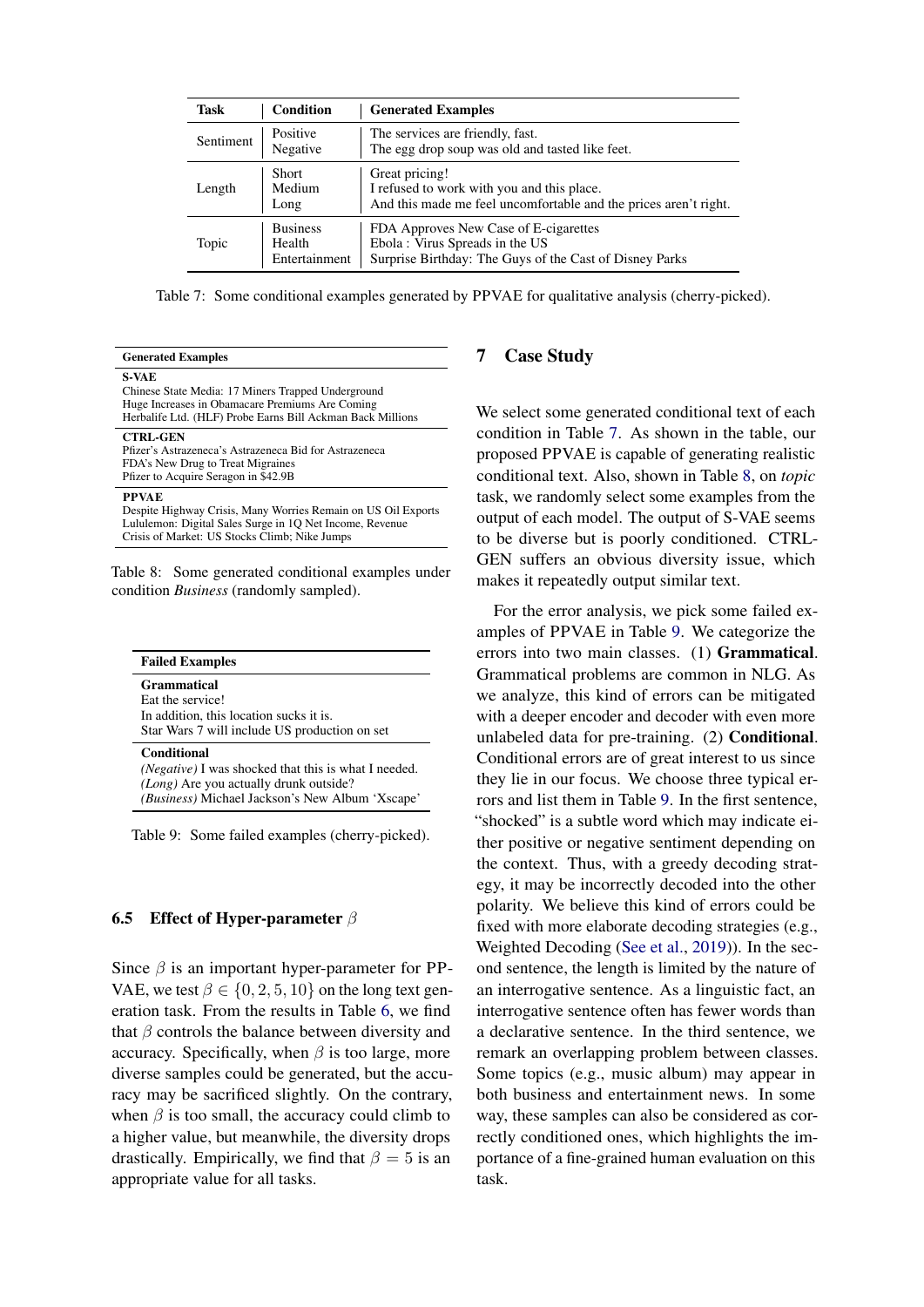## 8 Conclusion

In this paper, we present a novel PPVAE framework for flexible conditional text generation, which decouples the text generation module from the condition representation module. The extensive experiments demonstrate the superiority of the proposed PPVAE against the existing alternatives on conditionality and diversity while allowing new conditions to be added without a full retraining.

## Acknowledgments

We are grateful for the insightful comments from the anonymous reviewers. We would like to especially thank Daya Guo for his help and suggestions. This research was supported by National Natural Science Foundation of China (No. 61872278). Chenliang Li is the corresponding author.

## References

- <span id="page-8-0"></span>Dzmitry Bahdanau, Kyunghyun Cho, and Yoshua Bengio. 2015. [Neural machine translation by jointly](http://arxiv.org/abs/1409.0473) [learning to align and translate.](http://arxiv.org/abs/1409.0473) In *ICLR*.
- <span id="page-8-9"></span>Samuel R. Bowman, Luke Vilnis, Oriol Vinyals, Andrew M. Dai, Rafal Józefowicz, and Samy Bengio. 2016. [Generating sentences from a continuous](https://doi.org/10.18653/v1/k16-1002) [space.](https://doi.org/10.18653/v1/k16-1002) In *CoNLL*.
- <span id="page-8-21"></span>Andrew Brock, Jeff Donahue, and Karen Simonyan. 2019. [Large scale GAN training for high fidelity](https://openreview.net/forum?id=B1xsqj09Fm) [natural image synthesis.](https://openreview.net/forum?id=B1xsqj09Fm) In *ICLR*.
- <span id="page-8-18"></span>Tian Qi Chen, Xuechen Li, Roger B. Grosse, and David K. Duvenaud. 2018. [Isolating sources of](http://papers.nips.cc/paper/7527-isolating-sources-of-disentanglement-in-variational-autoencoders) [disentanglement in variational autoencoders.](http://papers.nips.cc/paper/7527-isolating-sources-of-disentanglement-in-variational-autoencoders) In *NeurIPS*.
- <span id="page-8-12"></span>Xi Chen, Yan Duan, Rein Houthooft, John Schulman, Ilya Sutskever, and Pieter Abbeel. 2016. [Infogan:](http://papers.nips.cc/paper/6399-infogan-interpretable-representation-learning-by-information-maximizing-generative-adversarial-nets) [Interpretable representation learning by information](http://papers.nips.cc/paper/6399-infogan-interpretable-representation-learning-by-information-maximizing-generative-adversarial-nets) [maximizing generative adversarial nets.](http://papers.nips.cc/paper/6399-infogan-interpretable-representation-learning-by-information-maximizing-generative-adversarial-nets) In *NeurIPS*.
- <span id="page-8-17"></span>Emilien Dupont. 2018. [Learning disentangled](http://papers.nips.cc/paper/7351-learning-disentangled-joint-continuous-and-discrete-representations) [joint continuous and discrete representations.](http://papers.nips.cc/paper/7351-learning-disentangled-joint-continuous-and-discrete-representations) In *NeurIPS*.
- <span id="page-8-6"></span>Jesse H. Engel, Matthew Hoffman, and Adam Roberts. 2018. [Latent constraints: Learning to generate con](https://openreview.net/forum?id=Sy8XvGb0-)[ditionally from unconditional generative models.](https://openreview.net/forum?id=Sy8XvGb0-) In *ICLR*.
- <span id="page-8-8"></span>Angela Fan, Mike Lewis, and Yann Dauphin. 2018. [Hi](https://www.aclweb.org/anthology/P18-1082/)[erarchical neural story generation.](https://www.aclweb.org/anthology/P18-1082/) In *ACL*.
- <span id="page-8-11"></span>Jessica Ficler and Yoav Goldberg. 2017. [Controlling](http://arxiv.org/abs/1707.02633) [linguistic style aspects in neural language genera](http://arxiv.org/abs/1707.02633)[tion.](http://arxiv.org/abs/1707.02633) *CoRR*, abs/1707.02633.
- <span id="page-8-20"></span>Zhenxin Fu, Xiaoye Tan, Nanyun Peng, Dongyan Zhao, and Rui Yan. 2018. [Style transfer in text: Explo](https://www.aaai.org/ocs/index.php/AAAI/AAAI18/paper/view/17015)[ration and evaluation.](https://www.aaai.org/ocs/index.php/AAAI/AAAI18/paper/view/17015) In *AAAI*.
- <span id="page-8-24"></span>Ian J. Goodfellow, Jean Pouget-Abadie, Mehdi Mirza, Bing Xu, David Warde-Farley, Sherjil Ozair, Aaron C. Courville, and Yoshua Bengio. 2014. [Gen](http://papers.nips.cc/paper/5423-generative-adversarial-nets)[erative adversarial nets.](http://papers.nips.cc/paper/5423-generative-adversarial-nets) In *NeurIPS*.
- <span id="page-8-15"></span>Daya Guo, Yibo Sun, Duyu Tang, Nan Duan, Jian Yin, Hong Chi, James Cao, Peng Chen, and Ming Zhou. 2018. [Question generation from SQL queries im](https://doi.org/10.18653/v1/d18-1188)[proves neural semantic parsing.](https://doi.org/10.18653/v1/d18-1188) In *EMNLP*.
- <span id="page-8-4"></span>Neil Houlsby, Andrei Giurgiu, Stanislaw Jastrzkebski, Bruna Morrone, Quentin de Laroussilhe, Andrea Gesmundo, Mona Attariyan, and Sylvain Gelly. 2019. [Parameter-efficient transfer learning for NLP.](http://proceedings.mlr.press/v97/houlsby19a.html) In *ICML*.
- <span id="page-8-2"></span>Zhiting Hu, Zichao Yang, Xiaodan Liang, Ruslan Salakhutdinov, and Eric P. Xing. 2017. [Toward con](http://proceedings.mlr.press/v70/hu17e.html)[trolled generation of text.](http://proceedings.mlr.press/v70/hu17e.html) In *ICML*.
- <span id="page-8-13"></span>Nitish Shirish Keskar, Bryan McCann, Lav R. Varshney, Caiming Xiong, and Richard Socher. 2019. [CTRL: A conditional transformer language model](http://arxiv.org/abs/1909.05858) [for controllable generation.](http://arxiv.org/abs/1909.05858) *CoRR*, abs/1909.05858.
- <span id="page-8-10"></span>Yuta Kikuchi, Graham Neubig, Ryohei Sasano, Hiroya Takamura, and Manabu Okumura. 2016. [Control](https://doi.org/10.18653/v1/d16-1140)[ling output length in neural encoder-decoders.](https://doi.org/10.18653/v1/d16-1140) In *EMNLP*.
- <span id="page-8-19"></span>Hyunjik Kim and Andriy Mnih. 2018. [Disentangling](http://proceedings.mlr.press/v80/kim18b.html) [by factorising.](http://proceedings.mlr.press/v80/kim18b.html) In *ICML*.
- <span id="page-8-23"></span>Yoon Kim. 2014. [Convolutional neural networks for](https://doi.org/10.3115/v1/d14-1181) [sentence classification.](https://doi.org/10.3115/v1/d14-1181) In *EMNLP*.
- <span id="page-8-16"></span>Diederik P. Kingma and Jimmy Ba. 2015. [Adam: A](http://arxiv.org/abs/1412.6980) [method for stochastic optimization.](http://arxiv.org/abs/1412.6980) In *ICLR*.
- <span id="page-8-1"></span>Diederik P. Kingma, Shakir Mohamed, Danilo Jimenez Rezende, and Max Welling. 2014. [Semi-supervised](http://papers.nips.cc/paper/5352-semi-supervised-learning-with-deep-generative-models) [learning with deep generative models.](http://papers.nips.cc/paper/5352-semi-supervised-learning-with-deep-generative-models) In *NeurIPS*.
- <span id="page-8-5"></span>Diederik P. Kingma and Max Welling. 2014. [Auto](http://arxiv.org/abs/1312.6114)[encoding variational bayes.](http://arxiv.org/abs/1312.6114) In *ICLR*.
- <span id="page-8-7"></span>Jiwei Li, Michel Galley, Chris Brockett, Jianfeng Gao, and Bill Dolan. 2016. [A diversity-promoting ob](https://doi.org/10.18653/v1/n16-1014)[jective function for neural conversation models.](https://doi.org/10.18653/v1/n16-1014) In *NAACL-HLT*.
- <span id="page-8-22"></span>Andrew L Maas, Awni Y Hannun, and Andrew Y Ng. 2013. [Rectifier nonlinearities improve neural net](http://robotics.stanford.edu/~amaas/papers/relu_hybrid_icml2013_final.pdf)[work acoustic models.](http://robotics.stanford.edu/~amaas/papers/relu_hybrid_icml2013_final.pdf) In *ICML*.
- <span id="page-8-3"></span>Mehdi Mirza and Simon Osindero. 2014. [Conditional](http://arxiv.org/abs/1411.1784) [generative adversarial nets.](http://arxiv.org/abs/1411.1784) *CoRR*, abs/1411.1784.
- <span id="page-8-14"></span>Tong Niu and Mohit Bansal. 2018. [Polite dialogue gen](https://transacl.org/ojs/index.php/tacl/article/view/1424)[eration without parallel data.](https://transacl.org/ojs/index.php/tacl/article/view/1424) *Trans. Assoc. Comput. Linguistics*, 6:373–389.